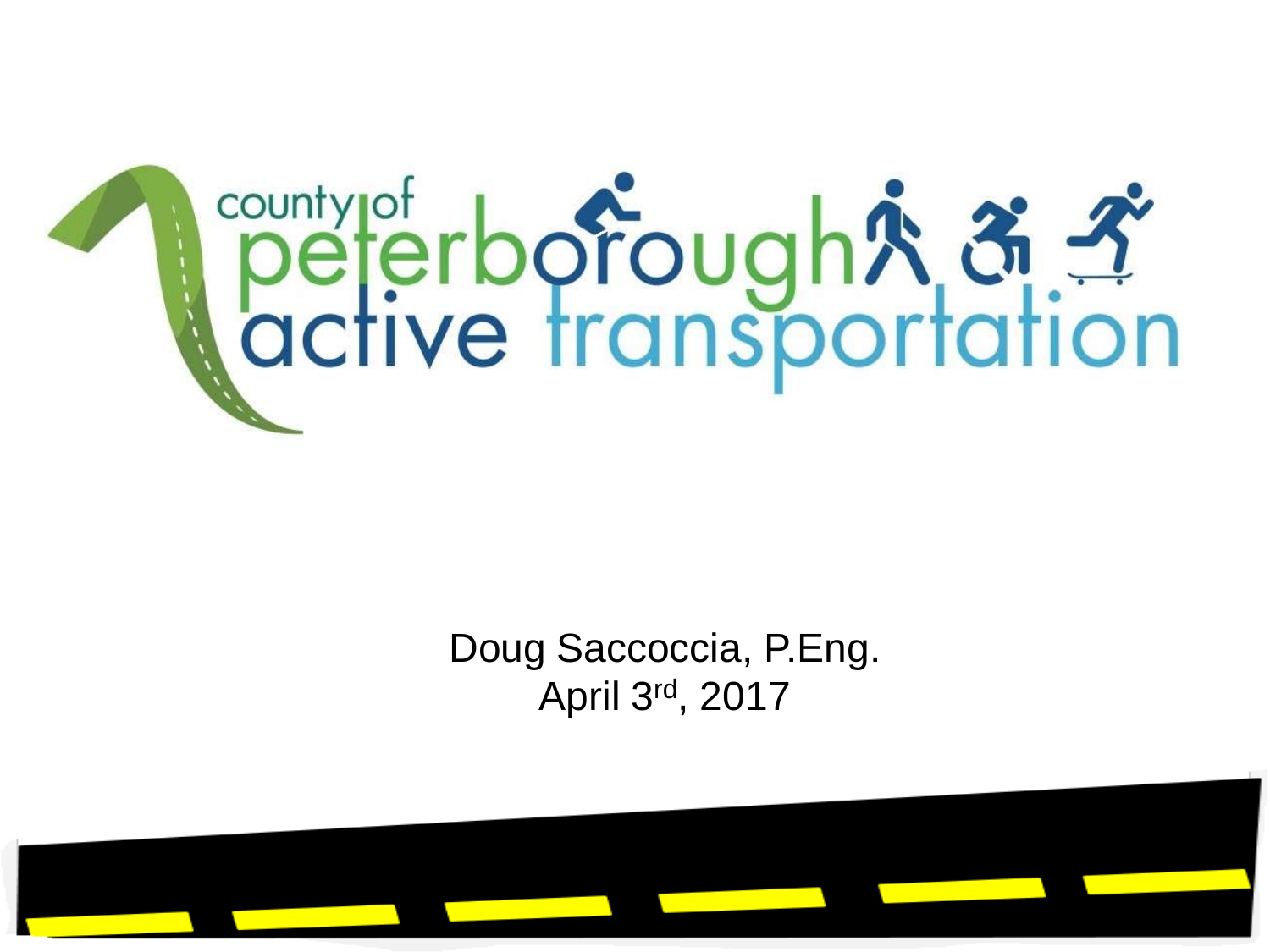

# **Outline**

- What is Active Transportation
- Background Information
- **Objectives**
- Vision Statement
- Study Team
- Study Stages
- Draft Recommendations
- Next Steps

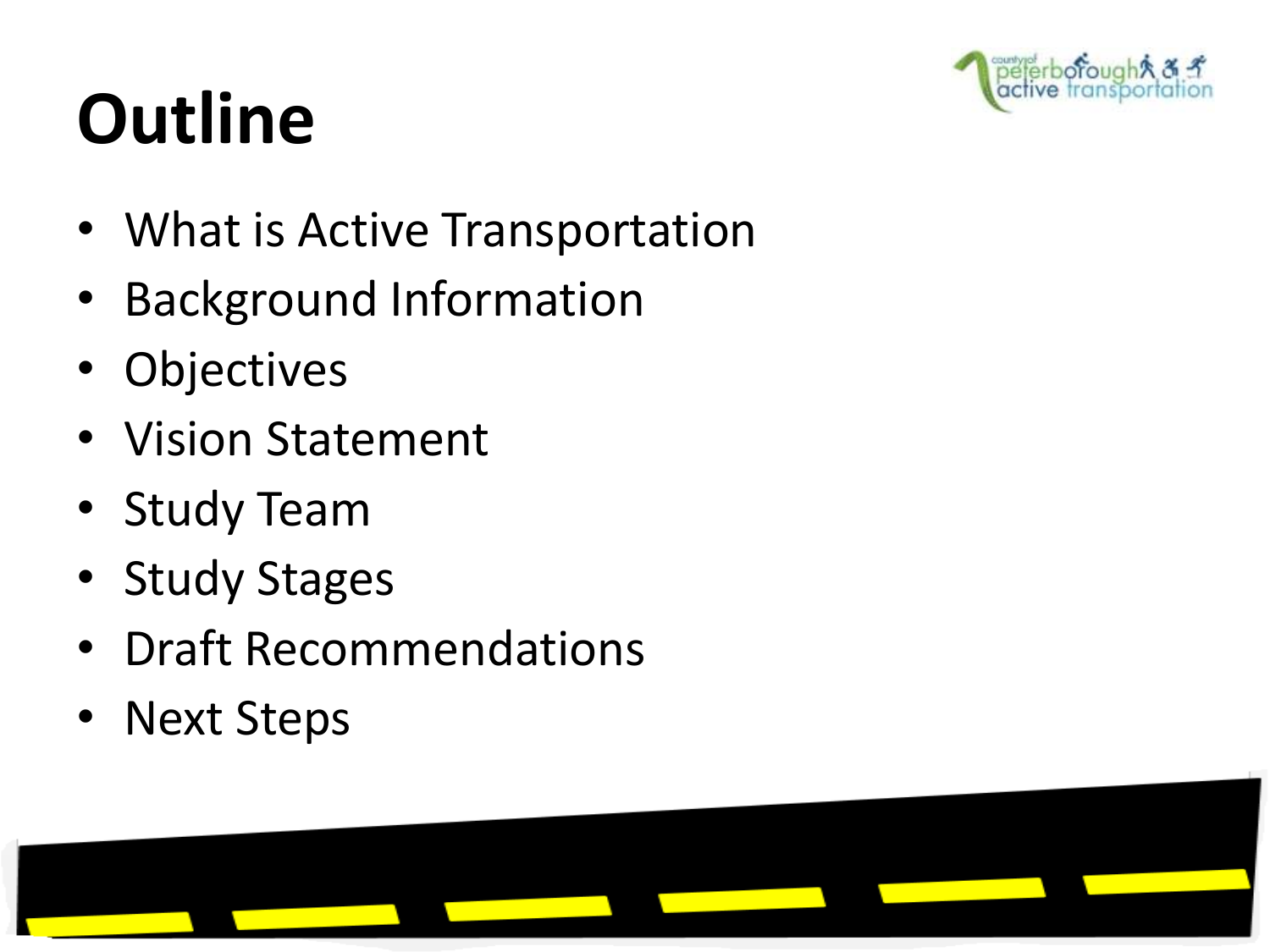#### **What is Active Transportation?**



Definition: Active Transportation refers to human powered or non-motorized modes of travel

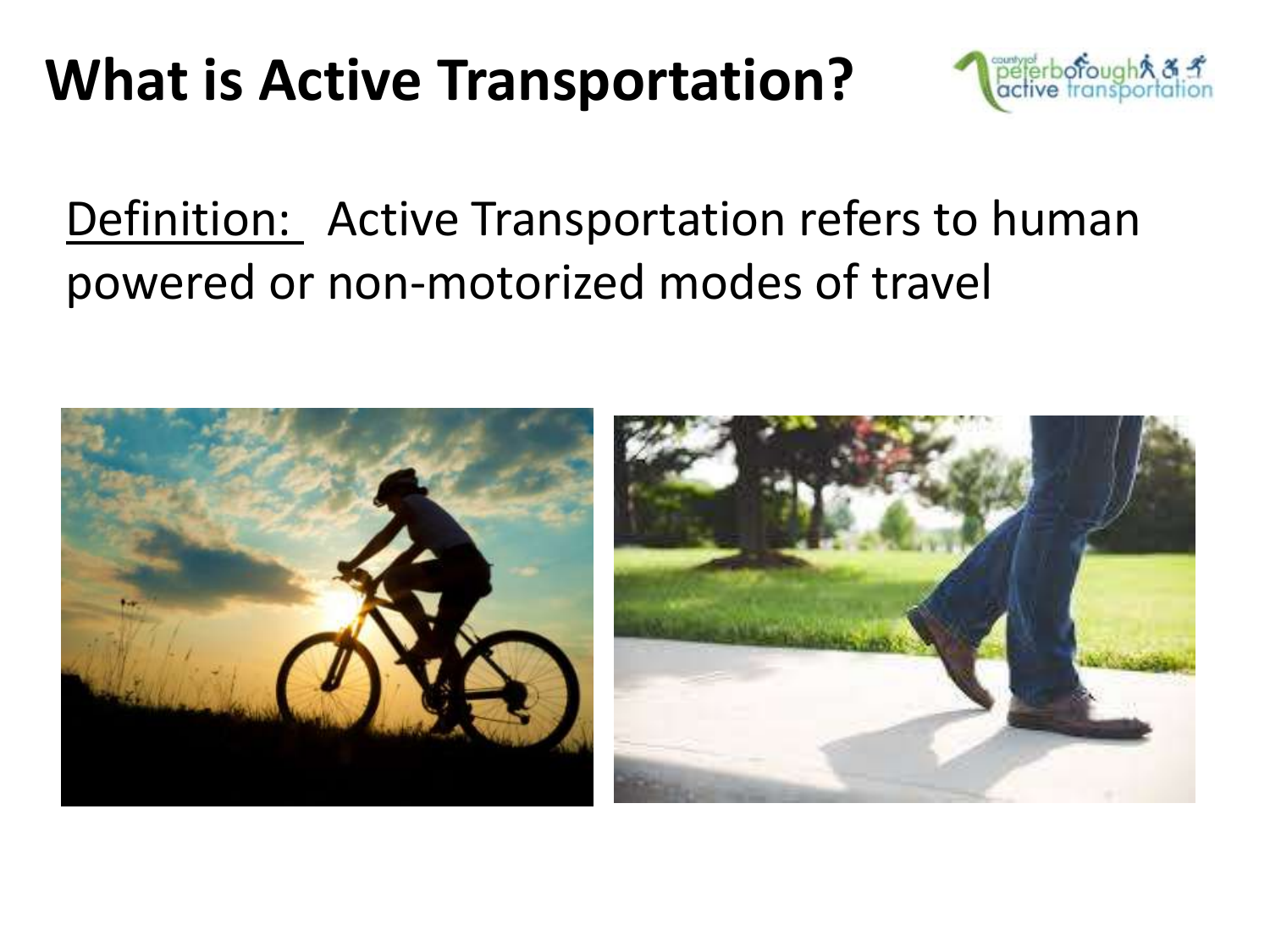

# Background Information

- In 2014, the County completed an update to our Transportation Master Plan (TMP)
- The TMP identified the promotion of Active Transportation as an important measure that increases the sustainability of our community
- In January of 2016, the Active Transportation Master Plan (ATMP) commenced following the Municipal Class Environmental Assessment process

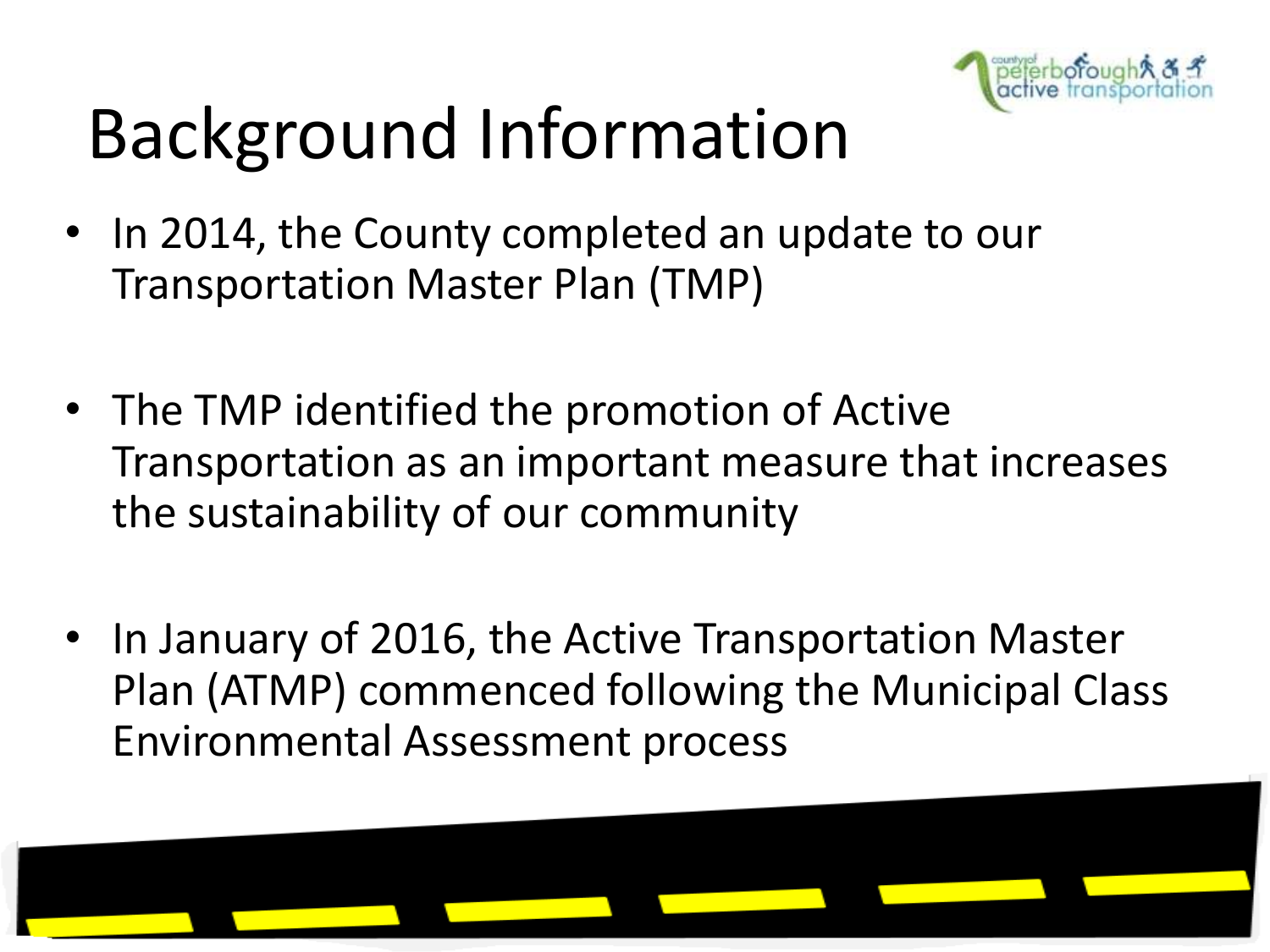

# **Objectives**

- **Health** - physical activity leads to significant improvements in a number of health indicators
- **Safety** improved safety for all active modes of transportation
- **Environment** - reduced greenhouse gas emissions with less reliance on automobiles
- **Tourism** with the resulting economic benefits to area businesses and growth for municipalities

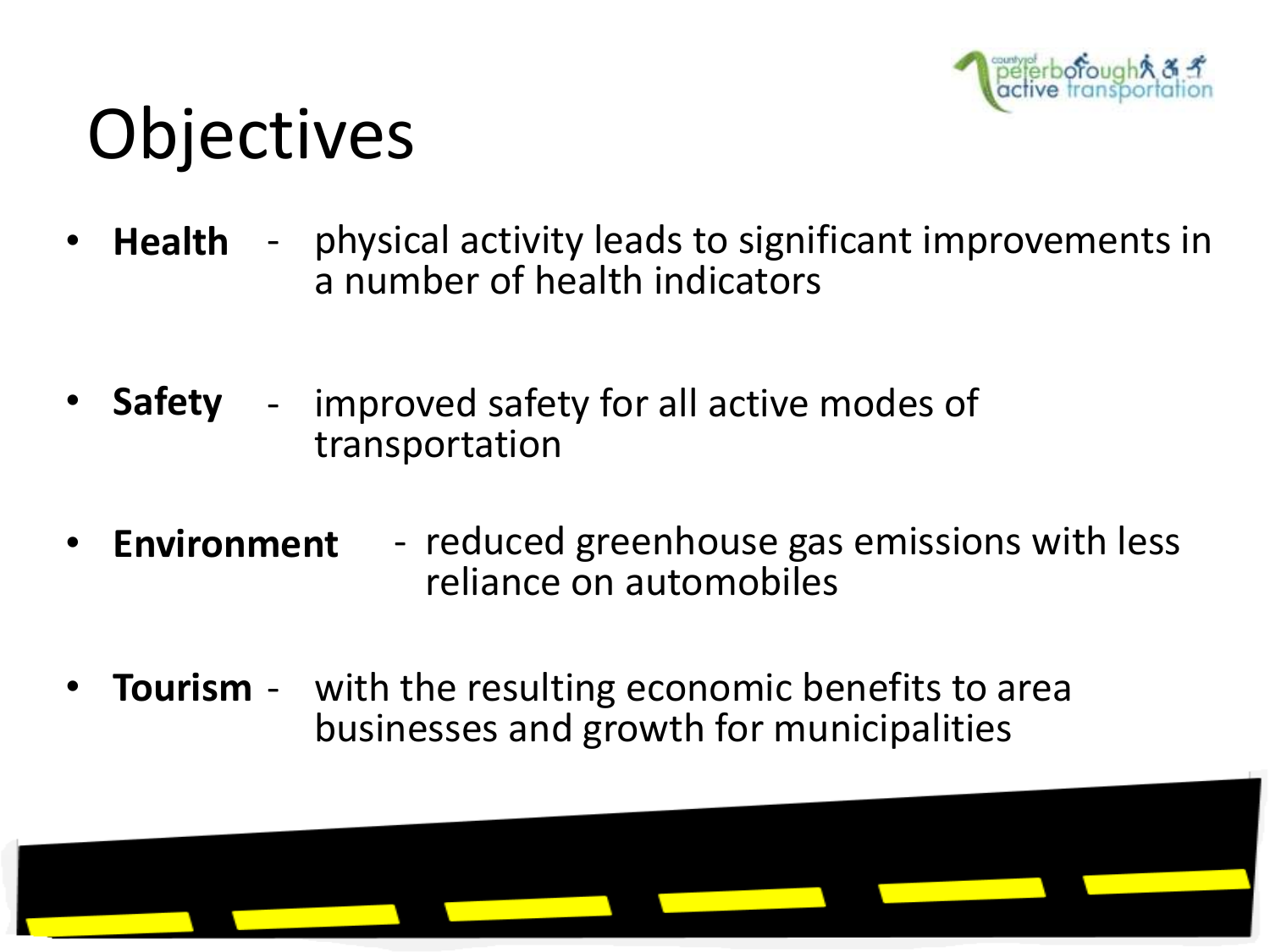

## Vision Statement

"To promote leadership and community partnerships that make the region of the County of Peterborough a healthy, prosperous and sustainable community, with Active Transportation as a key component of a safe, accessible, integrated transportation system linking where we live, work and play"

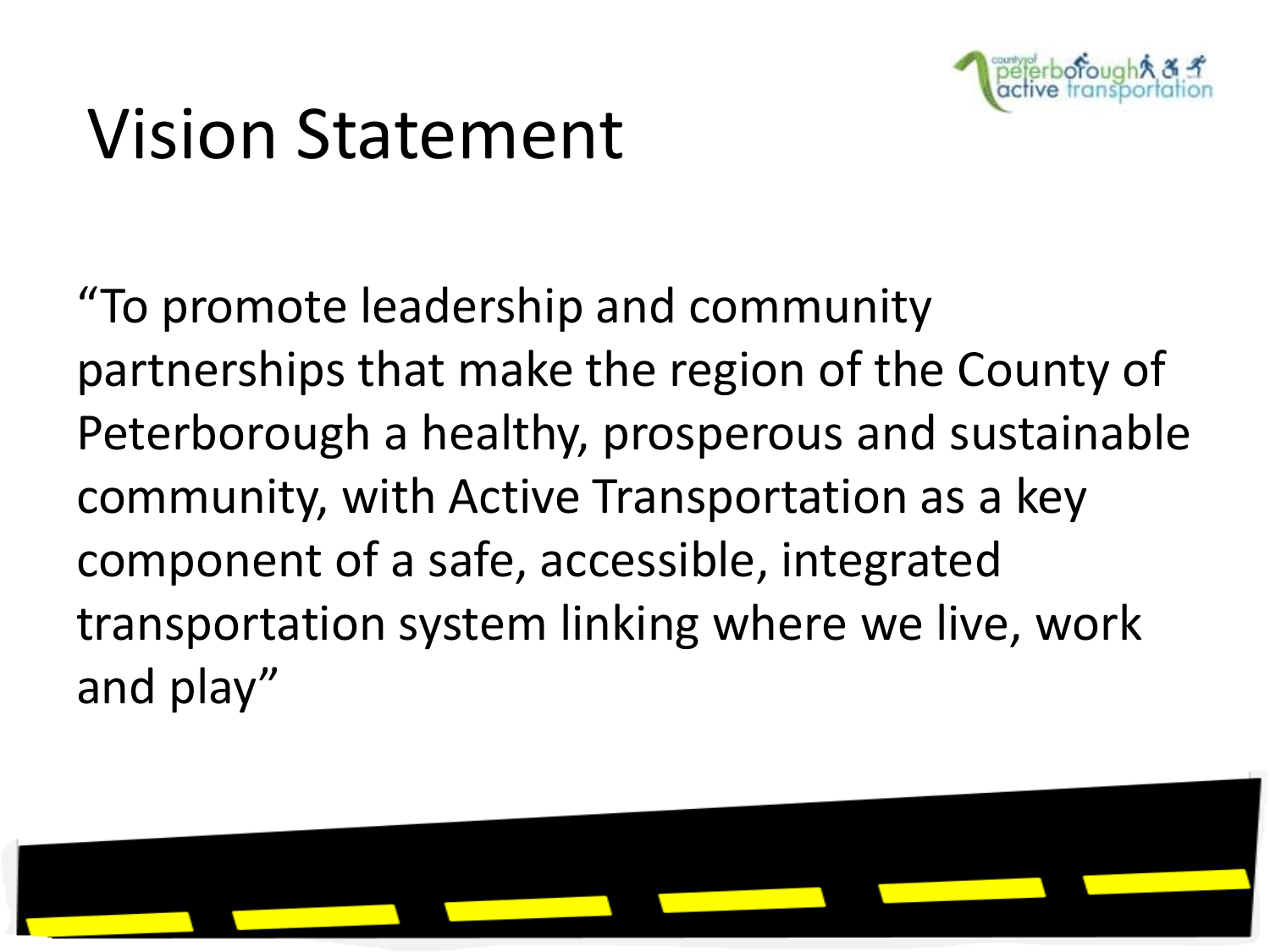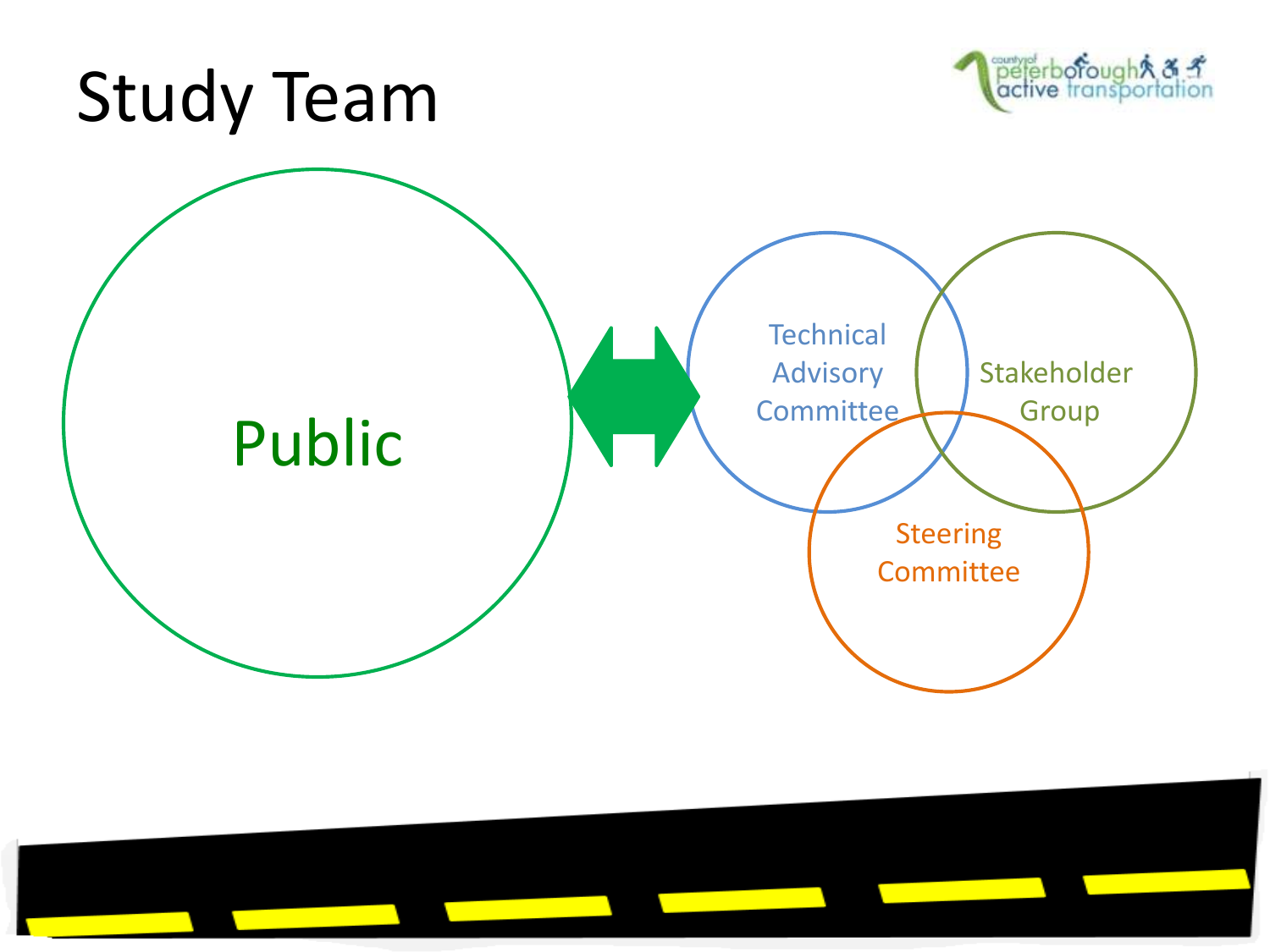# Study Stages



- Data Collection and Review
- Identification of Constraints and Opportunities
- Examine Alternatives
- Develop Implementation Strategy (Policies, Projects and Programs)
- Finalize ATMP document
- Implement

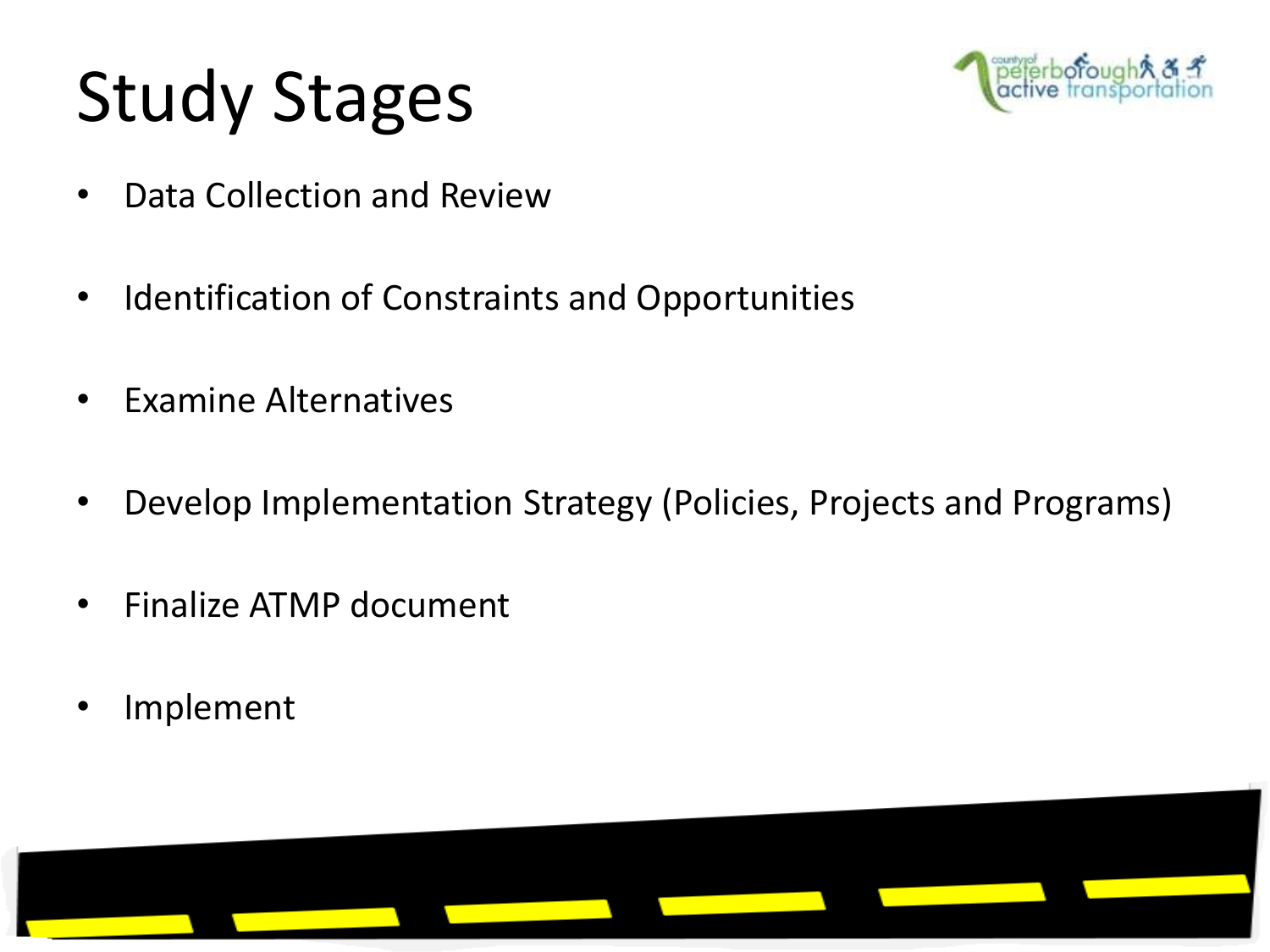### **Draft Recommendations**



#### Policies

- Paved Shoulders on all roadway rehabilitation/ reconstruction projects
- Municipalities shall consider the importance of Active Transportation as part of the Age Friendly Action Plan
- Inclusion of Active Transportation through "complete streets/communities" in Municipal Official Plans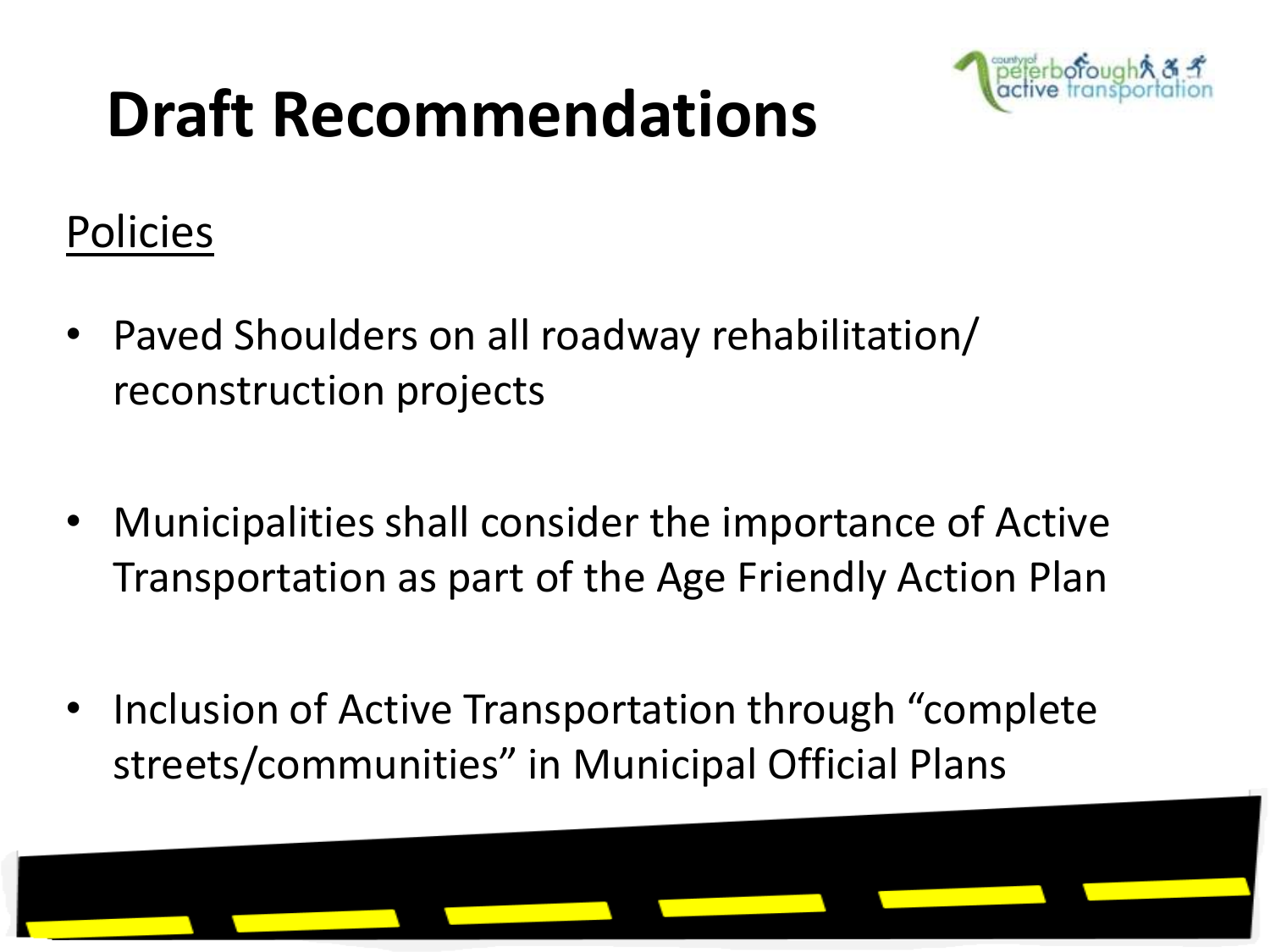## **Draft Recommendations**



#### Programs

- Maintain an Active Transportation database
- Training program for Municipal staff
- Support existing Active Transportation programs (e.g. Safe Routes to School)
- Establish and maintain an up-to-date Active Transportation page on the County's Website

<https://youtu.be/3mnjprNhCtU>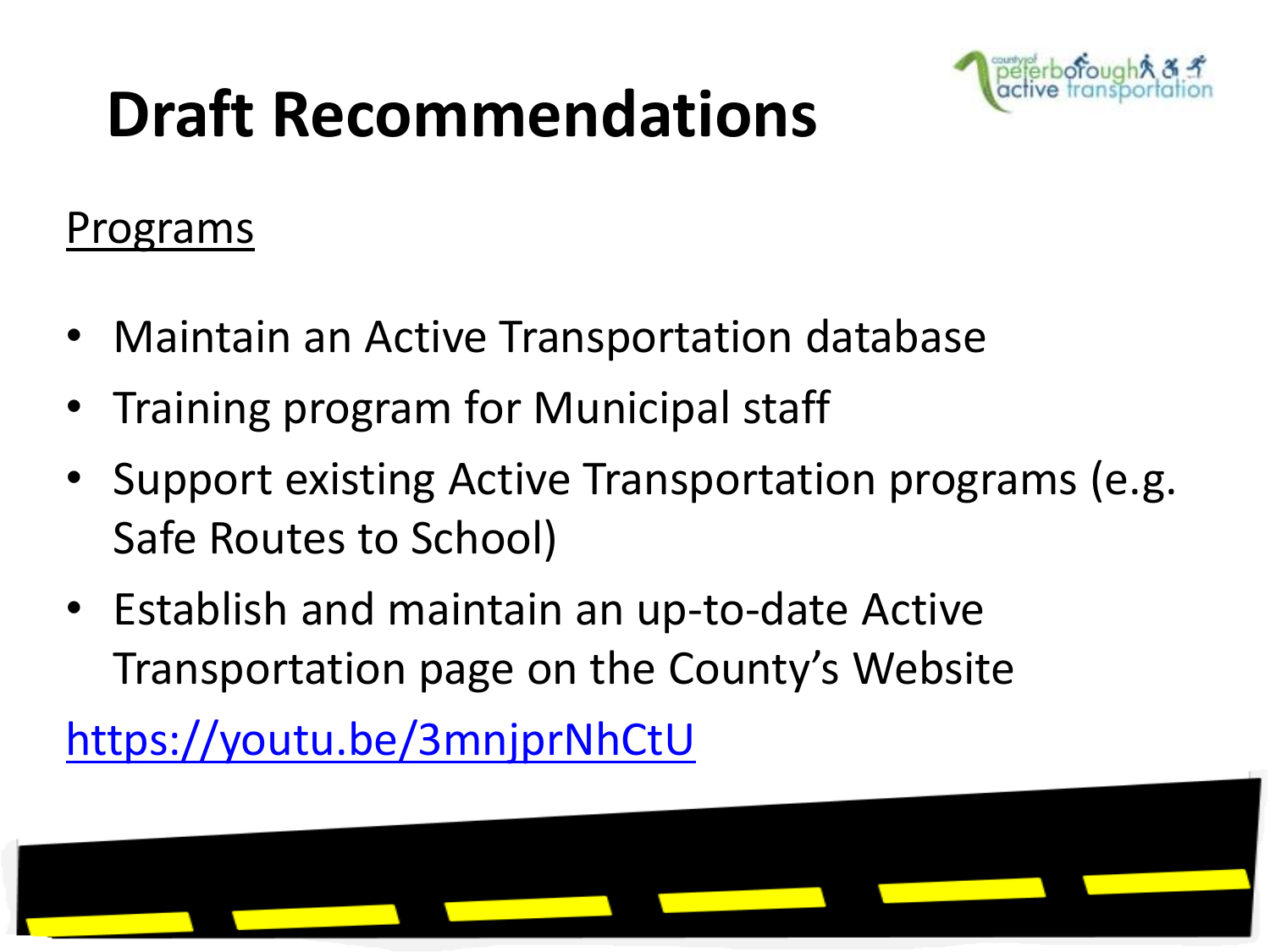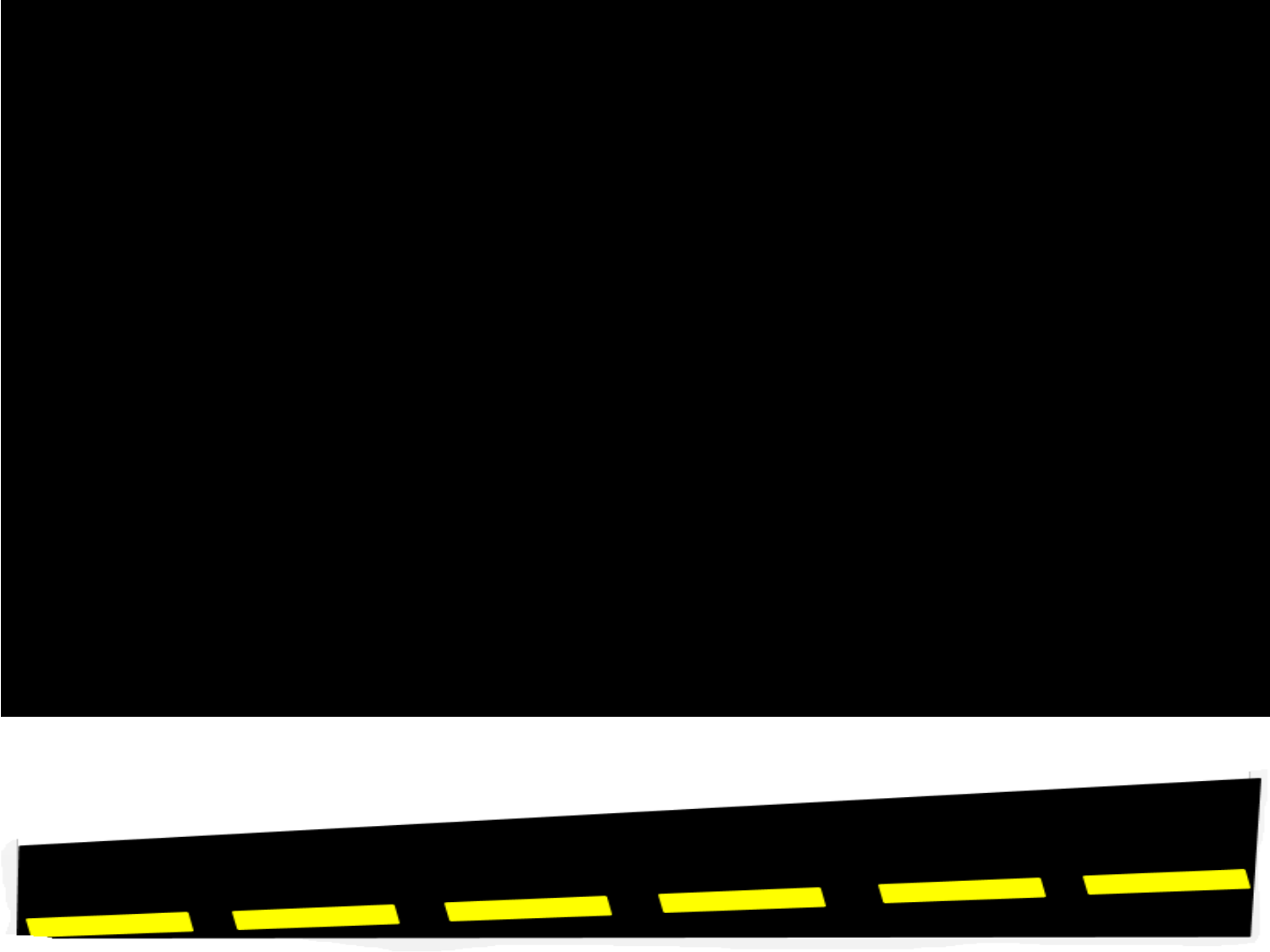

# **Draft Recommendations**

#### Projects

- A long list of candidate projects was developed. Each project was evaluated and prioritized
- Projects will be reviewed and incorporated into the 10-year capital program\*

\*Note: The prioritized order of projects in the ATMP may not reflect the implementation order in the 10-year capital program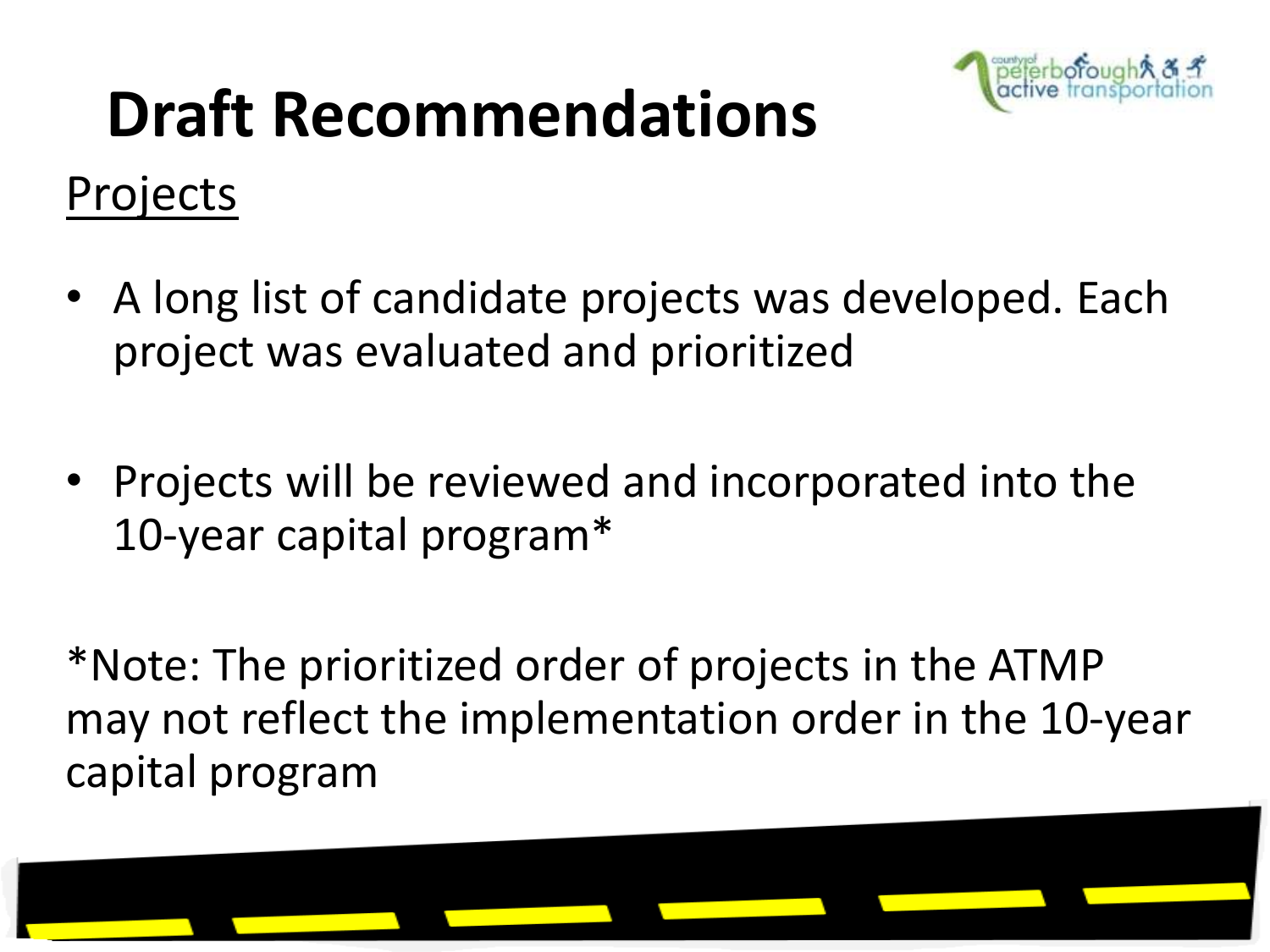

#### Table 5.1: Final List of Candidate Projects Carried Forward

| <b>Rank</b>    | <b>Score</b> | Original<br>TMP? | <b>Description</b>                                                                                                             | <b>Type of</b><br>Project | Road<br><b>Type</b> |
|----------------|--------------|------------------|--------------------------------------------------------------------------------------------------------------------------------|---------------------------|---------------------|
| 1              | 86.79        | X                | Pedestrian lookout on the north<br>side of the causeway                                                                        | <b>Other Project</b>      | "Other"             |
| 2              | 80.70        | X                | CR 10 South of Millbrook                                                                                                       | Paved<br>Shoulder         | County              |
| 3              | 78.50        | X                | Lakefield, CR 23-CR18-CR29                                                                                                     | Paved<br>Shoulder         | County              |
| $\overline{4}$ | 78.34        | √                | Water Street CR 32                                                                                                             | Paved<br>Shoulder         | County              |
| 6              | 77.53        | ✓                | CR 31, North of Rice Like.                                                                                                     | Paved<br>Shoulder         | County              |
| $\overline{7}$ | 77.44        | X                | (Trent Lakes) Add link from new<br>subdivision to Adam and Eve Trail                                                           | <b>Other Project</b>      | "Other"             |
| 8              | 77.23        | Χ                | TransCanada Trail Parking Lot on<br><b>Ackison Road</b>                                                                        | <b>Other Project</b>      | "Other"             |
| $\overline{9}$ | 77.01        | X                | Construct parking<br>area/improvements at Millbrook<br>conservation area trails with<br>signage to match the Haroldtown<br>lot | <b>Other Project</b>      | "Other"             |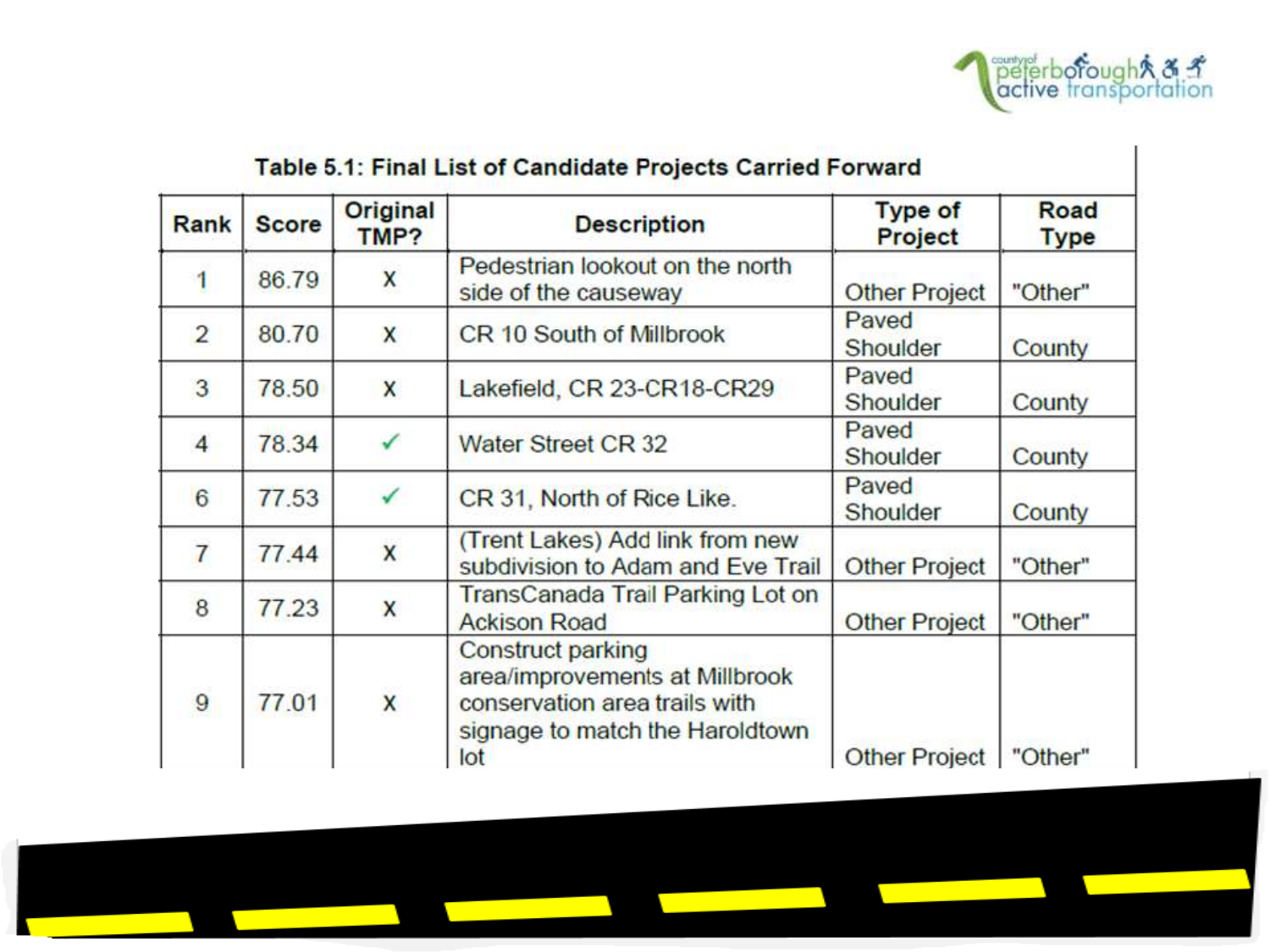

#### **Next Steps**

- Third and final Public Information Centre (PIC) held March 25th in Lakefield
- Finalization of ATMP document based on comments received
- Presentations to County and Township Councils
- Implementation and monitoring